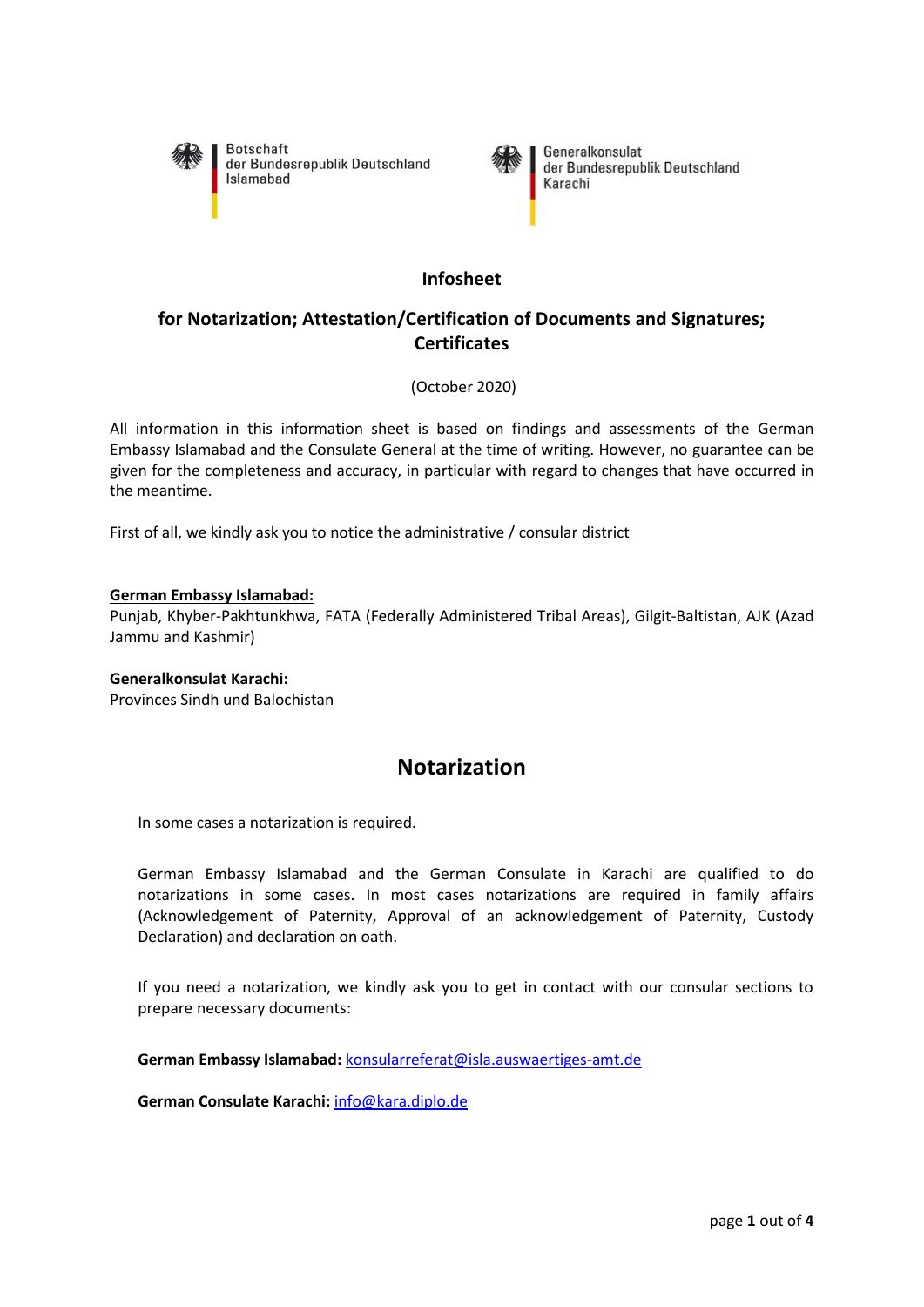# **Attestation/Certification of Documents**

## **Please notice**

## Fees are to be paid in cash in Pakistani Rupees (PKR) depending on the exchange rate.

### **A. Certifying a copy**

We can certify copies as true copies of originals/certified copies (by German authority) upon presentation of the original/certified document. A copy of a non-authenticated document cannot be certified.

A minimum fee of 10 EUR (approx. 2000 PKR depending on the exchange rate) is charged per document to be attested. The exact fee depends upon the number of pages to be attested.

The above mentioned fee is charged for documents that comprise up to ten pages. Any additional page will be charged 1 EUR (approx. 200 PKR depending on the exchange rate).

#### **B. Certifying a signature/manual sign**

The person whose signature/manual sign is to be certified on a document has to appear in person and present his passport or other appropriate photo ID. The consular officer will then witness his signature and certify it on the original document.

A minimum fee of 20 EUR (approx. 4000 PKR depending on the exchange rate) is charged per certification. Fees can increase up to 250 EUR (approx. 50.000 PKR depending on the exchange rate) depending on the value of the legal transaction.

#### **Please notice:**

It is not possible to certify a signature or manual sign for bank account openings, or credit card applications. In these cases we kindly ask you to contact the bank, which requires you to proof your identity.

An exemption is possible for students, who want to open a Blocked-Account.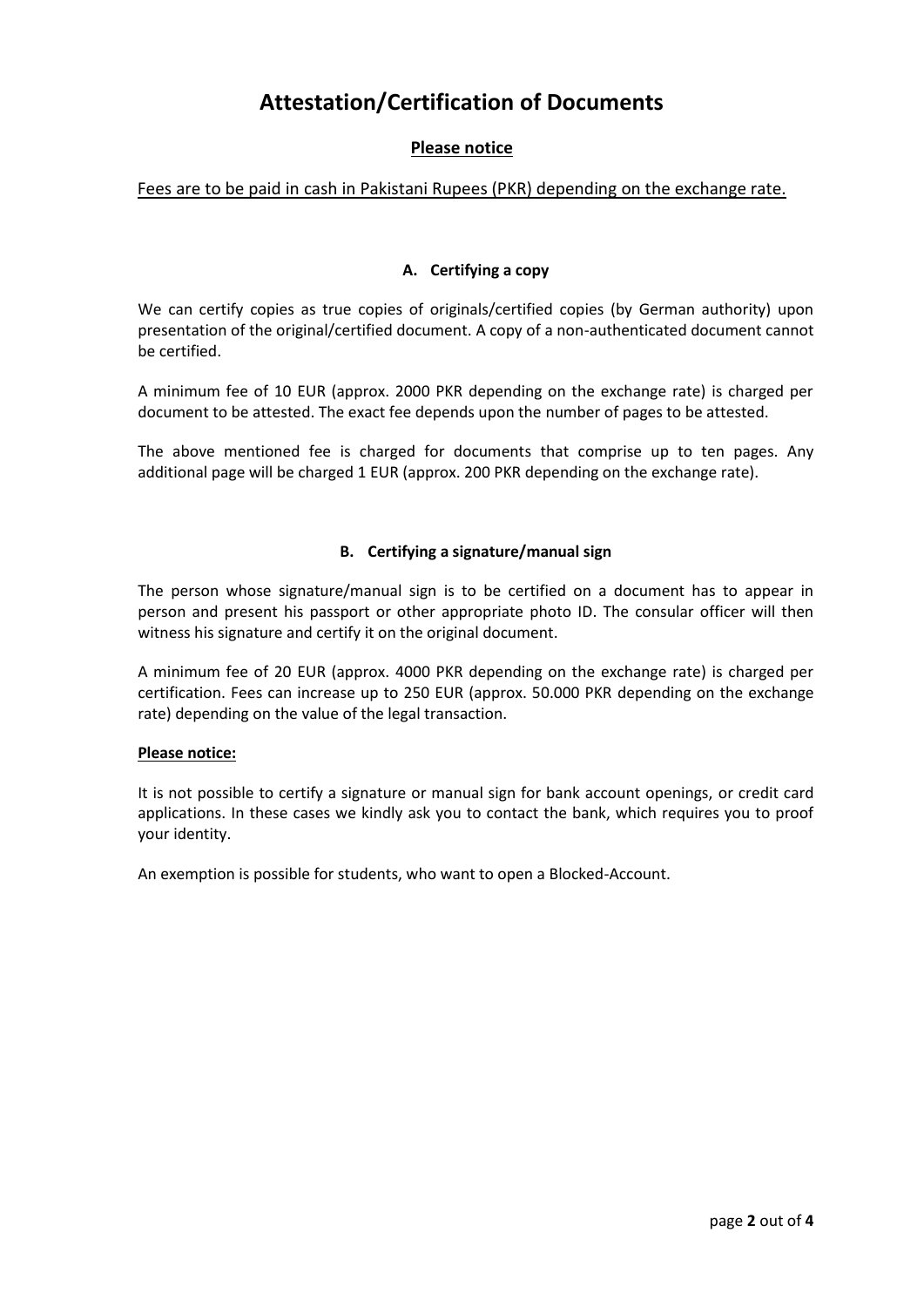# **Certificates**

German Embassy Islamabad and the German Consulate in Karachi are qualified to issue certificates reporting facts and with verifiable content.

A minimum fee of 25 EUR (approx. 5000 PKR depending on the exchange rate) is charged per certificate. Fees can increase up to 300 EUR (approx. 60.000 PKR depending on the exchange rate) depending on the value of the legal transaction which needs to be certified.

### Life Certificates

Life Certificates sent from Germany can be attested by consular officers at all German missions in India. Please come in person for the certification, along with your passport or other appropriate photo ID.

The attestation of life certificates is free of charge.

Please note that the Embassy or Consulate General cannot send the certificates to Germany.

### **•** Pension Certificates

Applications and information regarding your German pension can be found on the website of the German Pension Fund.

You are required to have your identity and signature on the application certified by a consular officer. Please come in person for the certification, along with your passport or other appropriate photo ID. The certification is free of charge.

Please note that the Embassy or Consulate General cannot send the certificates to Germany.

#### Unblock Letters

In order to prepare your consular certificate for the purpose of resolving a blocked account, we need following information and documents.

- a) If you have already applied for a visa and your application has been rejected, please present us your letter of rejection.
- b) If you have applied for a visa and have withdrawn the application, we kindly ask you to present the return declaration and the confirmation from the embassy that the application has been successfully withdrawn.
- c) If you have not yet received an appointment to apply for a visa and have already cancelled the appointment, please present us the cancellation e-mail you received and your passport number.